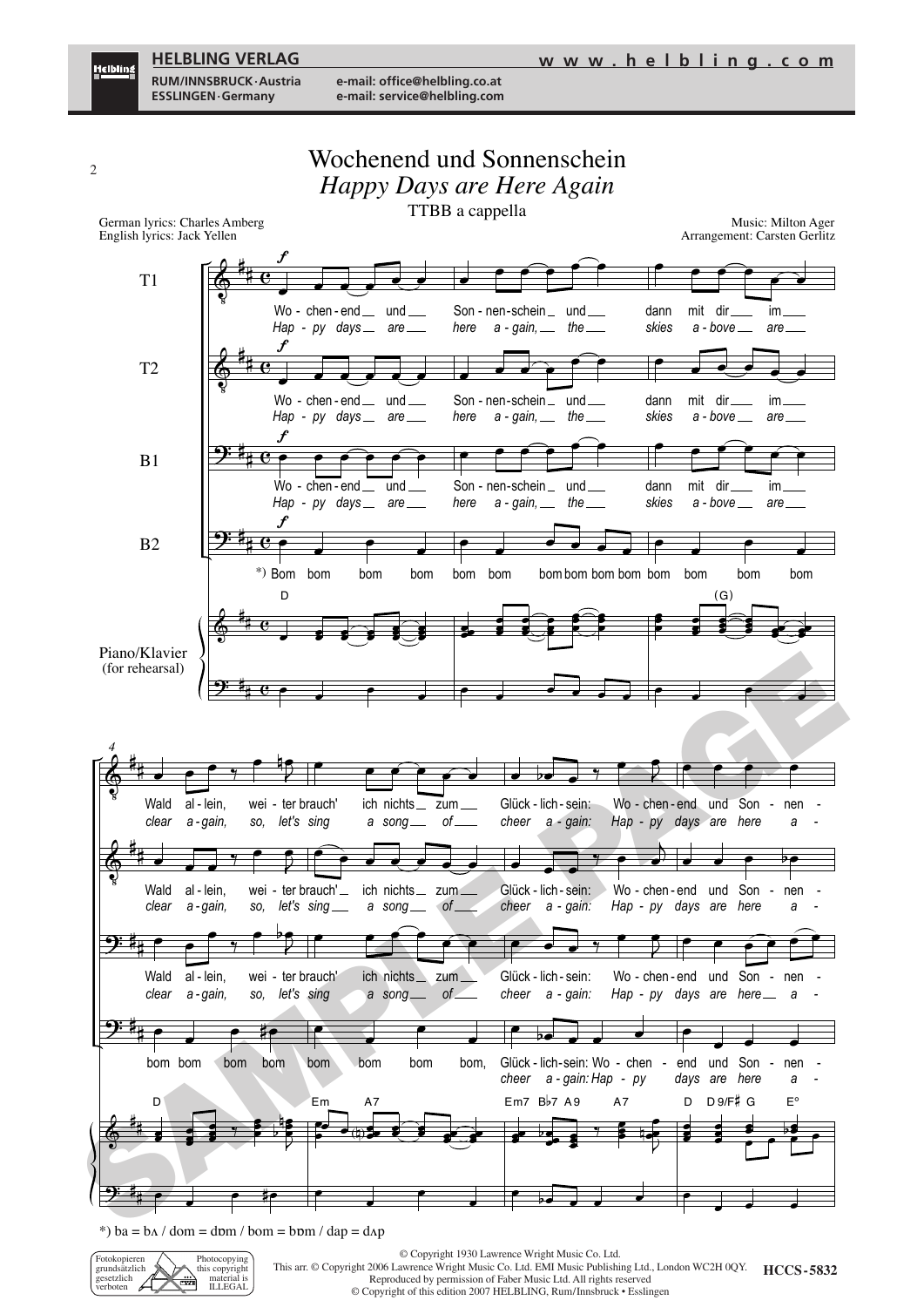

<u>Helbling</u>

**RUM/INNSBRUCK·Austria e-mail: office@helbling.co.at**



© Copyright of this edition 2007 Helbling, Rum/Innsbruck • Esslingen. All rights reserved **HCCS - 5832**